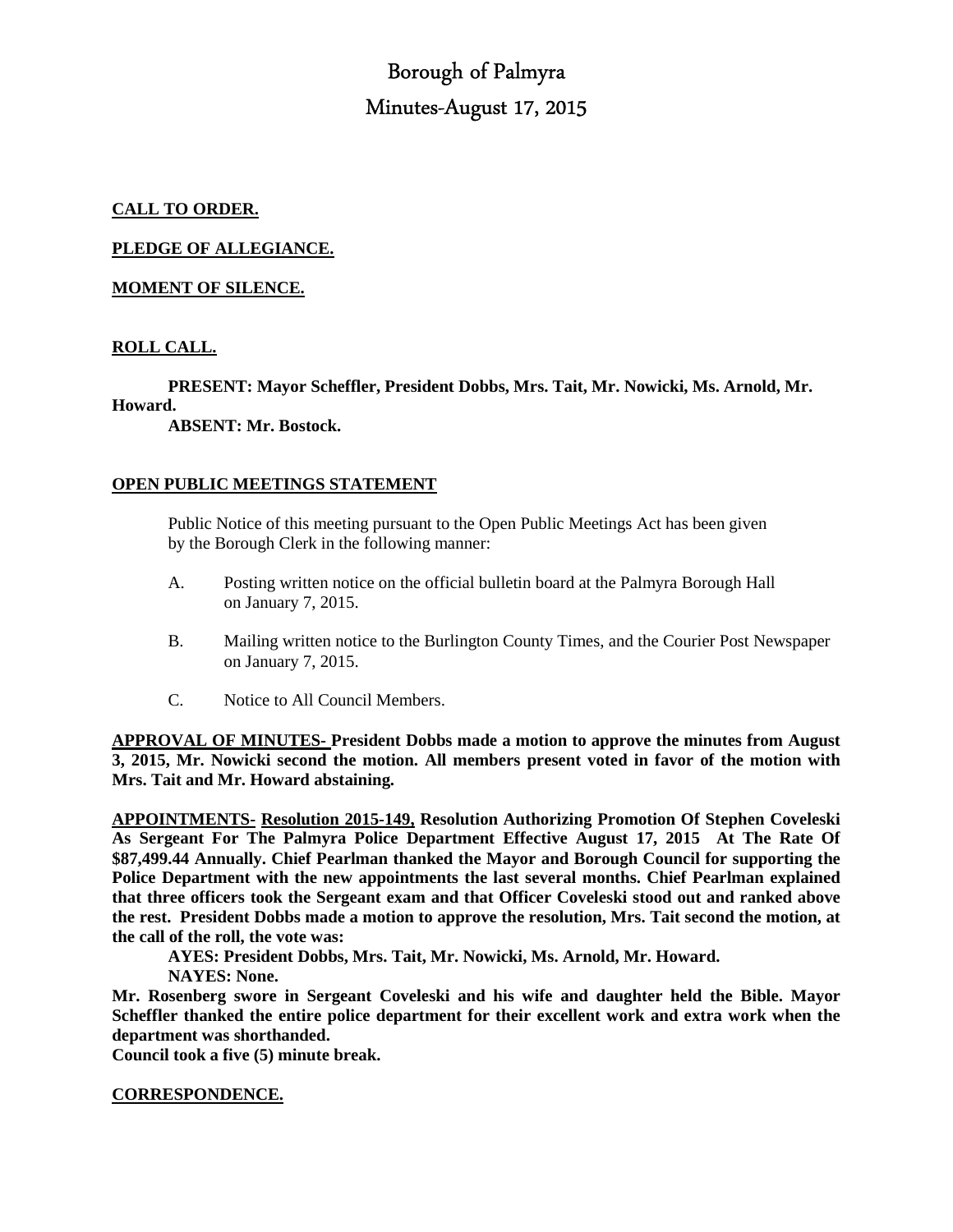**A. Letter of Resignation-Howard Dreby-crossing guard-Mr. Dreby notified Chief Pearlman that he was going to sell his home in Palmyra and travel, so he was resigning as crossing guard.** 

 **B. Letter from FEMA-Flood Insurance Community Rating-Mayor Scheffler read part of the letter that the Borough received from FEMA. Congratulations! The Department Of Homeland Security, Federal Emergency Management Agency has determined that your community will increase to a Class 7 in the National Flood Insurance Program Community Rating System. The floodplain management activities implemented by your community qualifies it for a 15 percent discount of the premium cost of flood insurance for NFIP policies issued or renewed in special flood Hazard Areas on or after May, 2015. I commend you on your community's actions and your determination to lead your community to be more disaster resistant. Mayor Scheffler explained that Tracy Kilmer works on the flood insurance program and has been successful in having the rates lower for the Borough.** 

 **C. Letter of Resignation-Richard Dreby-Land Use Board. Mr. Dreby was appointed as the Boroughs Code Enforcement Officer and as such cannot serve on the Land Use.** 

 **D. Thank you card-Dale Palmer. Mayor Scheffler read the card from Dale Palmer thanking the Borough for the fruit basket upon the death of his mother.** 

 **E. Thank you card-Kerbeck and Bayard Family. Mayor Scheffler read the card from the Kerbeck and Bayard family for the flowers upon the death of this brother.** 

 **F. Letter of resignation-Thomas Ryan. Mayor Scheffler explained that council has received a letter from Tom Ryan-Superintendent of Public Works/Sewer Department letting council know that he intends to retire in 2016. February 29, 2016 will be his last day of work.** 

 **G. Mr. McElwee-War Memorial Committee informed council that a lot of people saw the new plaque on Night Out and that he sends a lot of thanks to Mr. Mozer for his efforts with the plaque.** 

#### **PROFESSIONAL UPDATES.**

 **A. Environmental Resolutions-Mr. Kirchner reported that the door project for Borough Hall and the Community Center is complete and that the key fobs function on all the doors. The generator for the center will be submitted for code and fire review and go out to bid in September. The Borough has received a violation notice from the State about the elevator. Mr. Kirchner is working having the violations corrected with Bevan and Schindler Elevator Inc. The Water Company will be replacing water mains on Morgan, Highland and 7th Street. The design for the South Broad Project is underway and for the concrete repair. Mr. Kirchner explained that he is still waiting on PSE &G for a response to move the pole. The sidewalk inventory of Borough property is complete and a stop sign at Legion and 6 th is being installed. ERI's traffic engineer Stacy met with Chief Pearlman about replacing some of the stop signs and also raising them higher to the new standards on Elm Avenue. The covers are being installed at the sewer plant on the tanks. Mr. Rosenberg informed council that he had reviewed the bid for the On-call Contractor and that it is in order and can be awarded.** 

## **ORDINANCES ON SECOND READING. (public hearing).**

 **A. Ordinance 2015-13, An Ordinance Of The Borough Of Palmyra In The County Of Burlington, New Jersey; Providing For Various Capital Improvements And Related Expenses In And For The Borough, Appropriating \$1,167,700 Therefor, Authorizing The Issuance Of \$1,109,315 In General Improvement Bonds Or Notes Of The Borough To Finance The Same. Mayor Scheffler explained that the ordinance just sets the funding, it does not authorize any spending, the larger items on the ordinance are Borough Hall improvements, funds for the Community Center, security cameras, gas and diesel fuel tanks for the public works yard, police cameras, funds for the fire department and Legion field. There is also funding included for the road improvements. The actual funding will be available mid-September and anything over \$15,000 must be approved by council first.**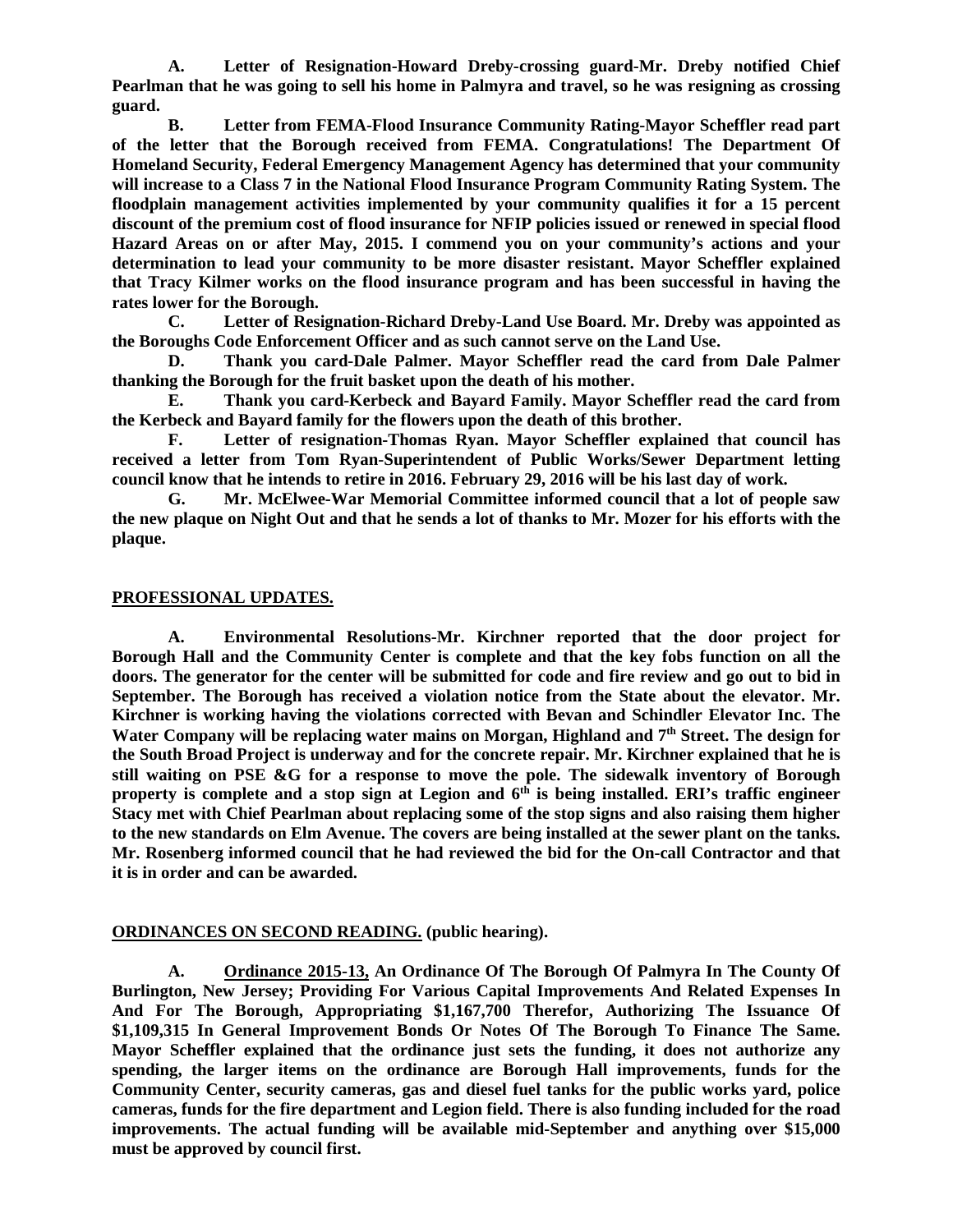**Mr. Nowicki made a motion to open the ordinance for the public hearing, Mrs. Tait second the motion. All members present voted in favor of the motion.** 

**Mr. Rader-Harbour Drive inquired if any of the money is being appropriated for the Route 73 project. Mr. Rader explained that there was a newspaper article several years ago that stated that there has been a lot of progress on the redevelopment for Palmyra. Mr. Rader inquired about the homes that are in the redevelopment area near Route 73 and if the homeowners will give up their homes voluntarily for redevelopment or will the Borough take their properties. Mr. Rader discussed that several years ago there was a signed contract with a redeveloper and that a Route 73 property owner challenged the redevelopment. Mr. Rader explained that he had read that the Borough was unable to settle the claim and the redeveloper left. Mr. Rader recommended getting together with the properties in the area of the redevelopment plan to see what their concerns are. Mr. Rosenberg discussed that he disagrees with Mr. Rader's take on the redevelopment challenge and that the main reason the redevelopment has stalled is due to economics. Mr. Gural explained that the actual lawsuit was settled years ago. Mr. Rosenberg explained that if the Borough proceeds with a redeveloper there would have to be meetings with the resident, which is a requirement by law and that no one is talking about eminent domain. Mayor Scheffler discussed that the redevelopment area on Route 73 only contains the industrial or commercial properties.** 

**No one else from the public wishing to be heard, President Dobbs made a motion to close the public hearing on the ordinance, Mrs. Tait second the motion. All members present voted in favor of the motion.** 

**Mrs. Tait made a motion to adopt the ordinance, President Dobbs second the motion. At the call of the roll, the vote was:** 

 **AYES: President Dobbs, Mrs. Tait, Mr. Nowicki, Ms. Arnold, Mr. Howard.** 

 **NAYES: None. The ordinance was adopted on second and final reading and will take effect after publication according to law.** 

**RESOLUTIONS. Consent Agenda- Resolution 2015-150-Resolution 2015-155 will be enacted as a single motion, if any resolution needs additional discussion it will be removed from the consent agenda and voted on separately. Mayor Scheffler removed 2015-150 and 2015-156 from the consent agenda.** 

**A. Resolution 2015-150, Resolution Authorizing Refund Of Tax Overpayments.** 

**(Verizon). Mr. Nowicki made a motion to approve the resolution, Mr. Howard second the motion. At the call of the roll, the vote was:** 

 **AYES: Mr. Nowicki, Ms. Arnold, Mr. Howard.** 

 **NAYES: None.** 

 **ABSTAIN: President Dobbs and Mrs. Tait.** 

**Mrs. Tait made a motion to approve Resolutions 2015-151, 2015-152, 2015-153, 2015-154, 2015-155, President Dobbs second the motion. At the call of the roll, the vote was:** 

> **AYES: President Dobbs, Mrs. Tait, Mr. Nowicki, Ms. Arnold, Mr. Howard. NAYES: None.**

**B. Resolution 2015-151, Resolution Awarding Contract To Bevan Security Systems For The Community Center Fire Alarm System In The Amount Of \$10,725.00.** 

**C. Resolution 2015-152- Resolution Awarding Engineering Services To Environmental Resolutions, Inc. For The Fourth Avenue Plan In The Amount Not To Exceed \$6,000.** 

**D. Resolution 2015-153, Resolution Authorizing The Appointment Of Community Grants, Planning And Housing For The 2015 Burlington County Municipal Park Grant For The Borough Of Palmyra.** 

**E. Resolution 2015-154, Resolution Authorizing Refund Of Tax Overpayments.** 

**F. Resolution 2015-155, Resolution Authorizing The Payment Of Bills In The Amount Of \$1,216,071.00.** 

**G. Resolution 2015-156, Resolution Awarding Services to Environmental Resources Management For Route 73 South Remedial Investigation For Munitions Hazardous Discharge Site Remediation Fund (HDSRF). President Dobbs made a motion to approve the resolution, Mrs. Tait second the motion. At the call of the roll, the vote was:**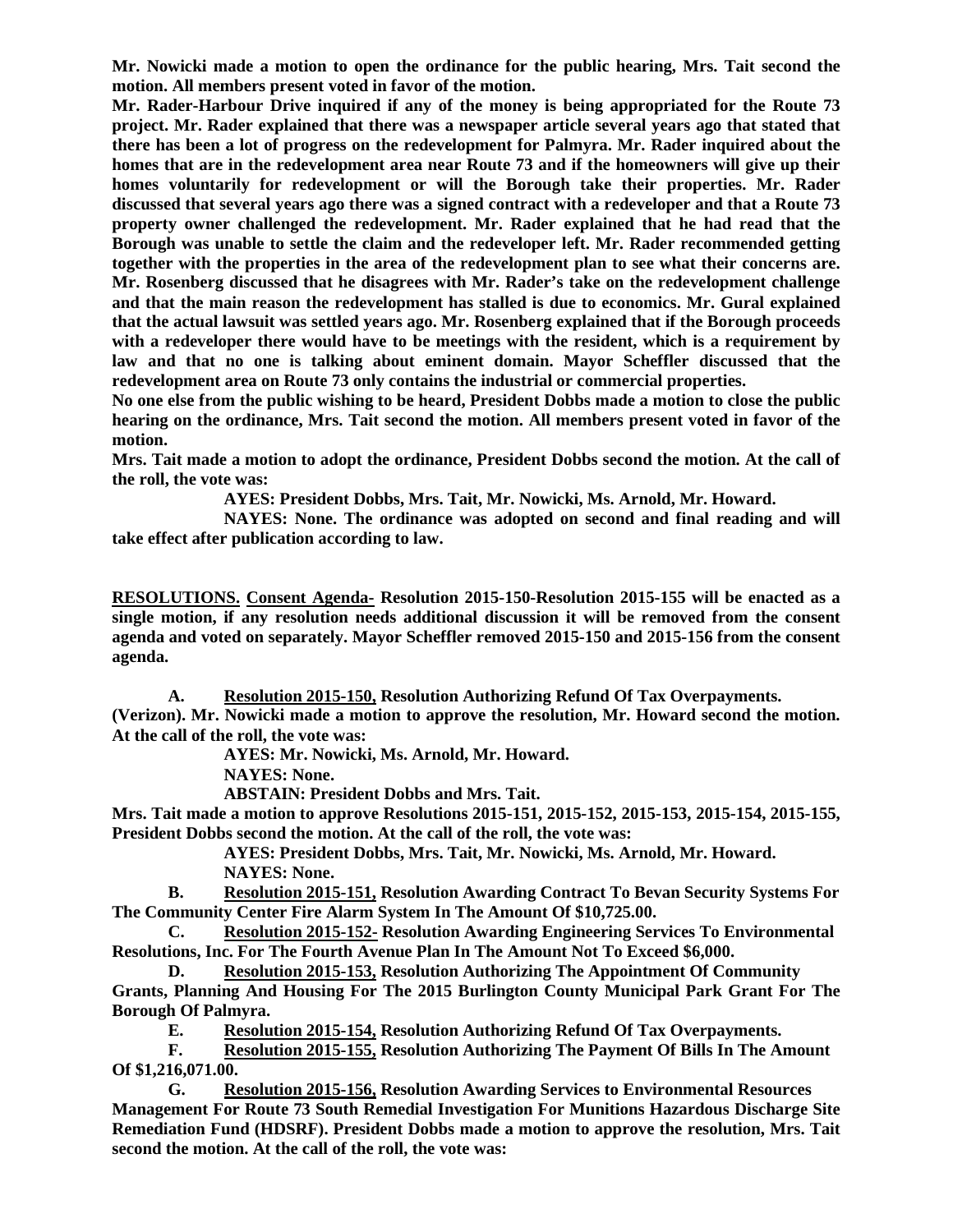**AYES: President Dobbs, Mrs. Tait, Ms. Arnold, Mr. Howard. NAYES: None. ABSTAIN: Mr. Nowicki.** 

 **H. Resolution 2015-157, Resolution Authorizing 2015-2016 Liquor License Renewal. President Dobbs made a motion to approve the resolution, Mr. Nowicki second the motion. At the call of the roll, the vote was:** 

> **AYES: President Dobbs, Mrs. Tait, Mr. Nowicki, Ms. Arnold, Mr. Howard. NAYES: None.**

 **I. Resolution 2015-158, Resolution Requesting Approval Of Items Of Revenue And Appropriation N.J.S.A. 40A:4-87(Chapter 159) HDSFR. President Dobbs made a motion to approve the resolution, Mr. Howard second the motion. At the call of the roll, the vote was:** 

**AYES: President Dobbs, Mrs. Tait, Ms. Arnold, Mr. Howard. NAYES: None. ABSTAIN: Mr. Nowicki.** 

#### **DISCUSSION ITEMS.**

 **A. 2016 Municipal Aid Grant. Mr. Gural discussed that October 20 is the deadline to apply for the grant and that they previously have applied to get funding for 2nd Street but there are too few residents in the area that needs improvements. Mr. Gural explained that doing part of 4th Street behind the high school gives a greater chance of getting the grant, as the state likes to see grant components with a school area included. There is funding included in the capital ordinance for West 2nd Street for the Borough to pay out of pocket. The grant is awarded in 2016. Mayor Scheffler inquired if the funding for West 2nd street was for just an overlay. Mr. Gural explained that due to the limited funding any road project done with in-house funds are not complete reconstructions, the bids are usually the basic with alternatives listed. The improvement would definitely be new curbing as needed and an overlay. President Dobbs discussed that the middle part of 2nd Street is getting worse with the flooding.** 

 **B. Tri-Boro Vets property-sales options. Mr. Rosenberg informed council that the deed for the property has been filed at the County. Mr. Rosenberg explained that the Borough can go out for public auction bidding and a price can be set for a minimum bid. There was an appraisal completed for the Borough to show what the property is worth. Mr. Gural explained that the property should be sold as is with building still on it, since it would cost the Borough more than an owner to demolish the building, but that it should be a condition of sale that the building is demolished. The Land Use Board approved all bulk variances for the property to have a home built on it. Mrs. Tait inquired as to how much money the Borough has into the property. Mr. Gural replied that it is roughly about \$10,000. President Dobbs inquired if that includes the grass cutting and boarding up of the property. Mr. Gural will double check the expenses that the Borough has incurred on the property before a sale price is set. Mr. Rosenberg recommend setting a time limit for the building to be demolished after purchase, so that it is not left standing. Ms. Arnold inquired if the price can be negotiated. Mr. Rosenberg explained that since it is a government entity selling the property there is no negotiation allowed, the bids can be rejected and go back out for another public bid. Mr. Rosenberg will prepare the documents necessary for Council to move forward with the sale of the property.** 

 **Ordinance 2015-14, An Ordinance Authorizing The Public Auction Of Real Property Owned By Palmyra That Is No Longer Needed for Public Use by Auction To The Highest Bidder. President Dobbs made a motion to adopt the ordinance on first reading, Mr. Nowicki second the motion. At the call of the roll, the vote was:** 

 **AYES: President Dobbs, Mrs. Tait, Mr. Nowicki, Ms. Arnold, Mr. Howard.** 

 **NAYES: None. The ordinance was adopted on first reading and will be considered for final adoption after a public hearing on September 21, 2015 and publication according to law.** 

 **C. Fee amendment for State required smoke detector inspections. Mr. Gural discussed that the state requires that there is a smoke detector inspection for resale or occupancy changes in a residential unit. After discussions with Mrs. Kilmer, Mr. Gural is proposing that the Borough**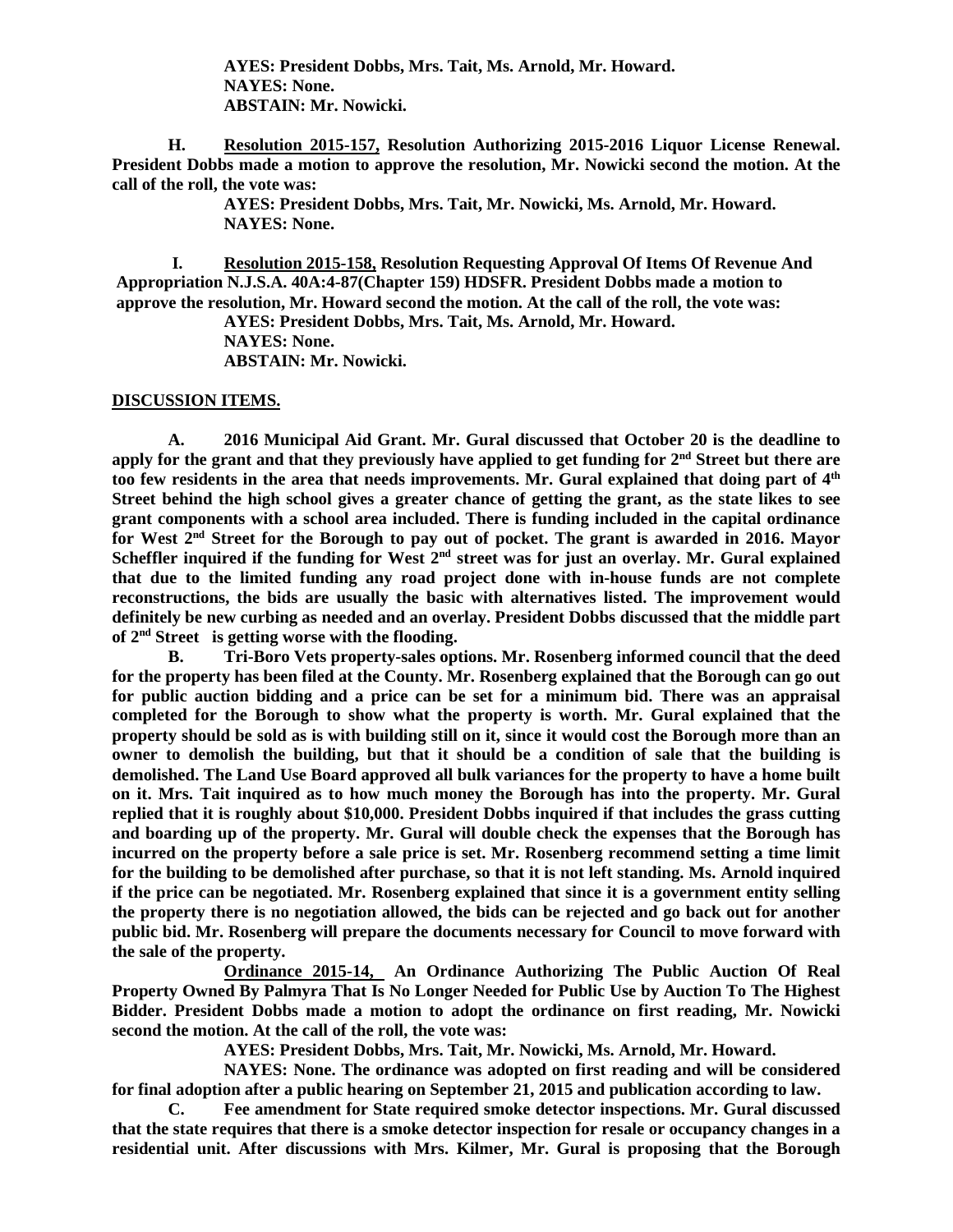**increase the fee to \$60.00 to be in-line with other inspections cost. The increase would have no effect on any other ordinance concerning the inspections of properties. Mayor Scheffler explained that a lot of changes were done last year to the housing and that she would prefer to keep the fee the same, especially since it would affect mostly senior residents who are attempting to sell their homes. Mayor Scheffler explained that she would like to get everything running well on the new changes before more are added. Mrs. Tait explained that she would like to see how the other impacts on housing do, before adding changes. Mr. Nowicki requested that the increase be held till next year and revisited. Ms. Arnold inquired as to how it would impact the forms for housing. Mr. Gural replied that it would not conflict with any other ordinance, there may be some confusion among the residents and that he felt that the fee was out of date.** 

## **ADMINISTRATOR REPORT.**

 **A. Grants update-Mr. Gural reported that there was a public hearing this evening before the council meeting to explain the Small Cities grant for housing. The NJDOT Safe Streets to Transit is available and that he would like to pursue the grant for the implementation of the traffic calming study that was completed a few years ago. The Bridge Commission would write the grant for the Borough so there would be no out of pocket cost to the Borough. The grant does not fund soft costs such as engineering. Mrs. Tait discussed that there was almost an accident last Friday with children attempting to cross Broad Street and cars going around other cars that had stopped to let them cross.** 

 **B. Municipal liens update (grass cutting etc.) Mr. Gural explained that a resolution needs to be approved to recoup the cost of grass cutting and maintenance on the properties in the Borough that public works has to maintain. If the resolution is approved and the lien is not paid, it can become part of the tax sale so that the Borough can recoup its cost.** 

 **C. Body Camera update. Chief Pearlman explained that no action is needed by Council as of yet. They are looking at one particular camera that has good quality video and will work with the car cameras.** 

 **D. Sign, fence & porch setback ordinances/amendments. Mr. Gural reported that these recommendations for an ordinance is still in committee.** 

 **E. Series 2015 General Obligation Bond Issue & Moody's Rating-The Borough's credit rating is A1-which is excellent. Mr. Gural explained that the bonds will be sold for the entire debt except the sewer project bonding.** 

 **F. Planning Meeting update: DEP/SS 73 Redevelopment-Mr. Nowicki stepped down from the dais. Mr. Gural discussed that there was a planning meeting with DEP, John Hogue-ERM, Dave Gerkins-CGP & H, Mr. Rosenberg, Mayor Scheffler and himself. Members of the Bridge Commission were also in attendance. Permits and control plans were discussed. There will be a second meeting later in the year. Mr. Nowicki return to the dais.** 

 **G. AST fuel containment and distribution. There will be a meeting schedule to confirm the plans.** 

 **H. OPMA/OPRA update. Senator Weinberg has recommended more changes for the open records and open public meeting laws.** 

 **I. October Document Shredding & Electronic Event-Burlington County will hold a shredding event and also allow residents to drop off electronics on September 27th. The Borough is going to hold one in October.** 

 **J. Per Diem Travel Expenses-Mr. Gural remind Council that they need to submit a voucher to receive reimbursement for their travel.** 

 **K. Fourth Street-traffic update-one way-Mr. Gural reported that the school and ERI are discussing the flow of traffic for making 4th street a one way from Race to Delaware. The matter will be reviewed after school starts.** 

 **L. Tony's Barber Shop-Mr. Gural explained that Tony needs additional assistance with finding contractors to repair the wall. The Borough has agreed to reimburse up to \$1,000 for the repairs.** 

 **M. Burlington County Chamber of Commerce-the annual renewal for council's membership to the Chamber of Commerce is due.**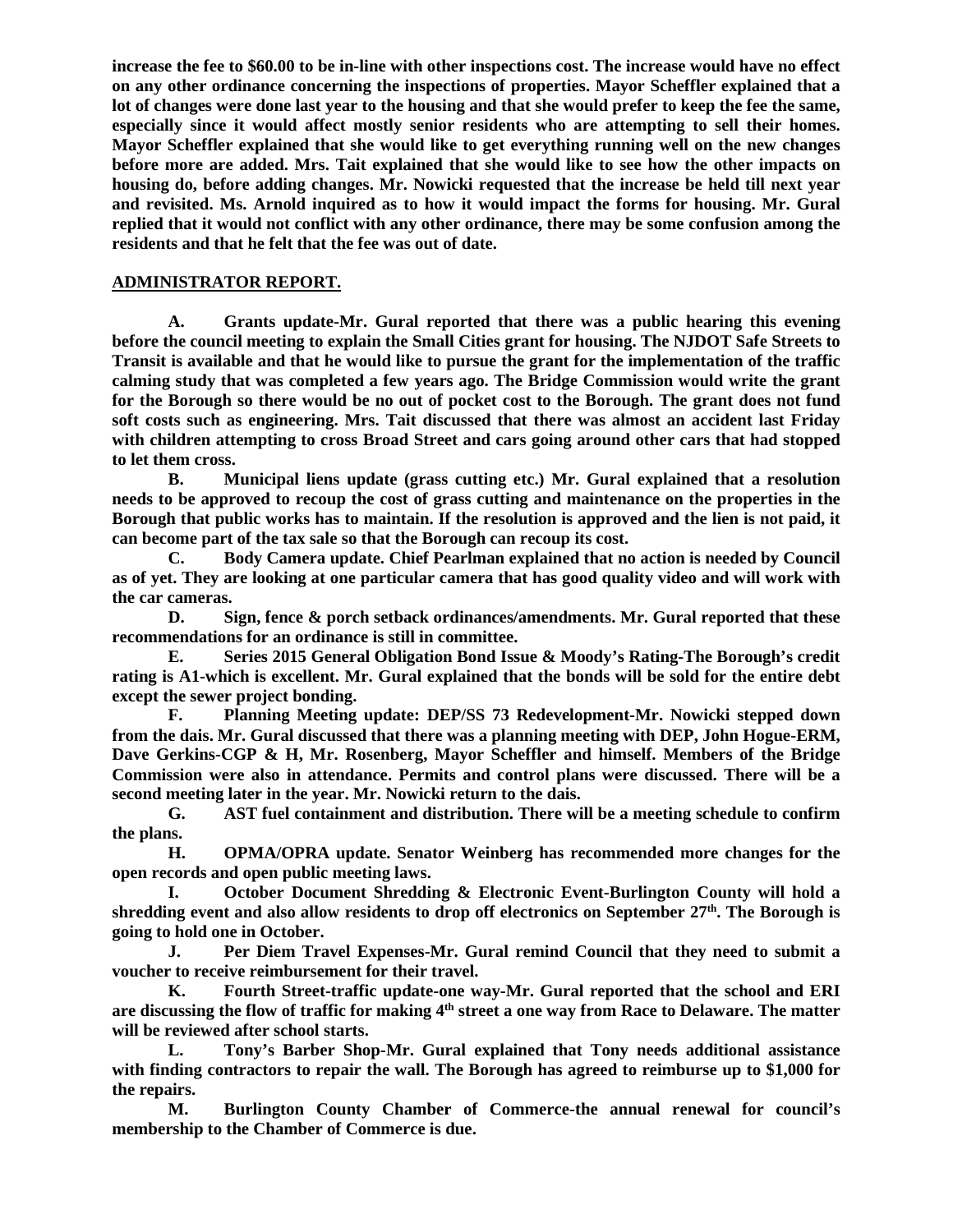**N. Papal visit-Chief Pearlman explained that he and other Chiefs in the area are meeting about what needs to be done for the Pope's visit. There will be no parking in Camden and that Route 73 and Route 130 will be impacted. There may be many streets in the surrounding area closed.** 

 **O. Habitat for Humanity-Mr. Gural discussed that the property was transfer and sold on June 18th and will still qualify for RCA credit on West 6th Street.** 

#### **COMMITTEE REPORTS.**

 **Land Use/Public Events-Mrs. Tait informed council that there was no Land Use Board last month. National Night Out was very well attended. Mrs. Tait thanked Sam's Club and Rotary for their donations towards the school supplies and backpacks that were handed out to the students. Tours were given of the Community Center. The Townwide Yard Sale is on September 19 and residents can sign up at Borough Hall. The Tuesday night movie scheduled for tomorrow will be held in the center due to the extreme heat.** 

 **Youth/Recreation- Mr. Howard thanked Chief Pearlman for all the cooperation with National Night Out. The basketball camp that was held for K-8th grade was a huge success and that there were a lot of volunteers to help out. Mr. Howard thanked Public Works for the stop signs at 6 th and Legion.** 

 **Construction/School Board- Ms. Arnold reported that there was not a Board of Education meeting in August. The new school Principal is Ken Holloway. The sign ordinance is almost complete and the construction office is updating its forms. Code Enforcement is dealing with brush, trash cans and grass. There was a discussion about having magnetics for the residents with information on them. Ms. Arnold explained that they are working towards having the certificate of occupancy certifications completed electronically for sending out. Ms. Arnold discussed that the Women Conference that she is attending in Texas has scholarships available toward the price of the air fare or cost of conference.** 

 **Sewer/Public Works- President Dobbs reminded everyone that the public works yard is open on Saturdays from 7am to noon for residents only and that the first Monday of the month is bulk pick-up.** 

**PUBLIC COMMENT. Mr. Tait made a motion to open the meeting for public comment, Mr. Howard second the motion. All members present voted in favor of the motion.** 

 **Mrs. Washington-Legion Avenue thanked Mr. Dreby for taking care of her complaint about tires, brush and recycling that was left at a vacant house on 5th Street. She thanked everyone involved for National Night Out and that it was an excellent job. The mosaic mural in the community center is an excellent idea. Mrs. Washington expressed her disappointment with the bathrooms at the center, there was towels on the floor and they were also dirty. The bathrooms at Legion field are also a disgrace and need cleaning. Mrs. Washington discussed that years ago the fire departments would give out decals for your windows with a toddler on them, to let the fire department know that there was a small children in there. She would like to see ones handed with pets on them, so that the firefighters know there are animals in the house. Mrs. Washington inquired about what to do with old fire extinguishers? Chief Pearlman replied that the police department will take them for disposal. Mrs. Washington also expressed her appreciation to Mrs. Tait and Mr. Howard for the basketball camp and that it was well organized.** 

**Mrs. Jones-West 5th Street discussed the property on 5th Street and that the residents had just moved out and left their junk outside. The Community Center bathrooms are always a problem with so many groups using them. Mrs. Tait discussed that the YMCA is there during the day. Mrs. Jones explained that the bathrooms are like that all year. Mrs. Jones inquired as to where the October shredding event will be held? Mr. Gural replied that the Borough's event will be held at the public works yard on Firth Lane, but that Burlington County is having one this month on September 27 from 9am-1pm in Florence. The Senior Hoe-down is on September 19th. There were over 150 seniors who came out and receive produce vouchers from the County. Walgreens is giving out flu shots to people 55 or older on September 16, 10am-noon.**